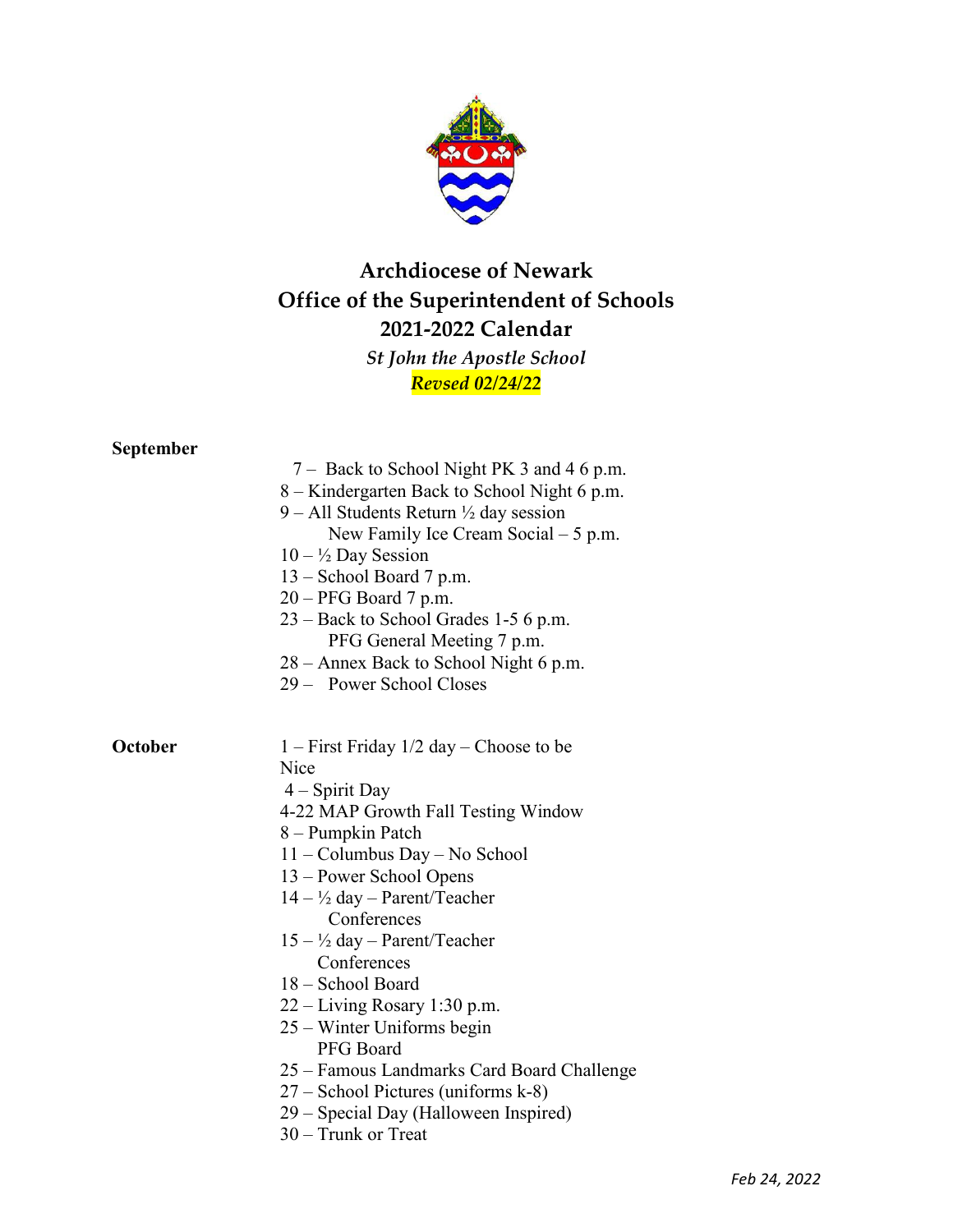| <b>November</b> | 1 – Thanksgiving Pie Sale Begins – All Saints Day (8:30 Mass)<br>2 – Spirit Day<br>$5 - High School$ Admissions HSPT ( $8th$ grade dismissed after test)<br>(Make-Up November 13, 2021)<br>$\frac{1}{2}$ day – Choose to be Nice<br>8 - School Board<br>$12 - Walk-a-thon$<br>13 – Fall Clothing Drive<br>15 – PFG Board<br>17 - Special Day<br>19 – Power School Closes<br>$24 - \frac{1}{2}$ Day Thanksgiving Recess Begins<br>Thanksgiving Pie Pick Up<br>End 1 <sup>st</sup> Trimester<br>Thanksgiving Recess Begins<br>29 - School Resumes |            |
|-----------------|-------------------------------------------------------------------------------------------------------------------------------------------------------------------------------------------------------------------------------------------------------------------------------------------------------------------------------------------------------------------------------------------------------------------------------------------------------------------------------------------------------------------------------------------------|------------|
| <b>December</b> | $1 -$ Spirit Day<br>$3 -$ First Friday $- \frac{1}{2}$ day $-$ Choose to Be Nice<br>7 – Power School Opens<br>8 – Feast of the Immaculate Conception, no school 9<br>- Report Cards<br>10 - Christmas Bazaar<br>13 - School Board<br>$15$ – Special Day<br>20 - PFG Board<br>$21 - \frac{1}{2}$ Day – Faculty Meeting<br>$22 - \frac{1}{2}$ Day – Christmas Recess Begins                                                                                                                                                                       |            |
| <b>January</b>  | 3– Schools Reopen<br>4 - Spirit Day<br>$7 - \frac{1}{2}$ day First Friday – Choose to be Nice<br>10 - School Board<br>16 – Roller Skating Party<br>17 – Dr. Martin Luther King, Jr. Day<br>18 - Feb.18 <sup>th</sup> MAP Growth Winter Testing Window<br>19 – Annex Meeting<br>$21$ – Special Day<br>24 - PFG Board<br>26 - Power School Closes<br>27 – PFG General Meeting TBD – Open House<br>$30$ – Feb. $5th$ Catholic Schools Week                                                                                                         |            |
| February        | $1 -$ Spirit Day<br>3 – Mass for the $70^{th}$ Anniversary 9:30 am $\frac{1}{2}$ Day<br>4-70th Anniversary NO SCHOOL<br>(Shh, the students won't know until the Bishop<br>announces on Thursday)                                                                                                                                                                                                                                                                                                                                                | $50h$ $24$ |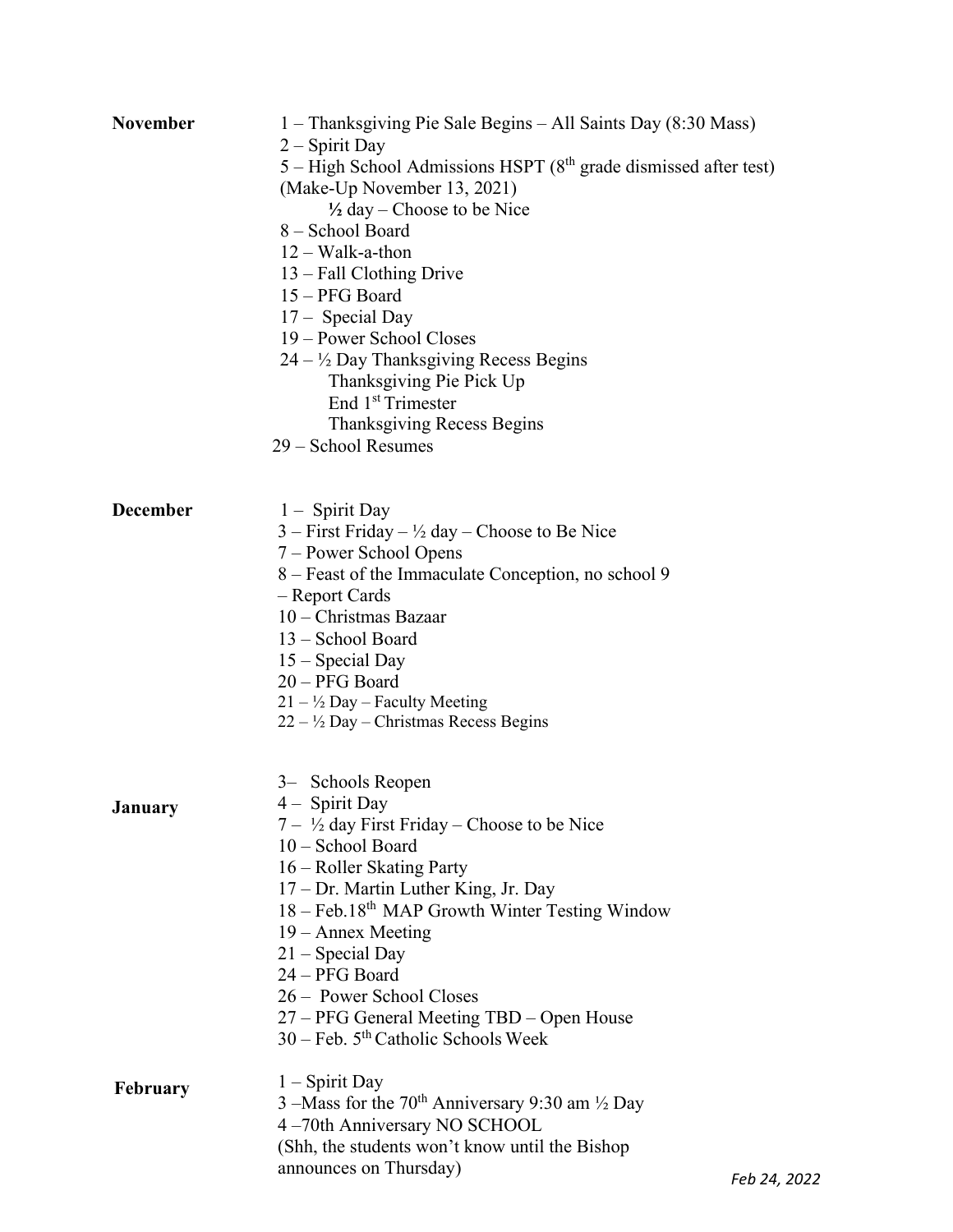|              | 8 – Power School Opens<br>10 - ½ day - Parent Teacher Conferences<br>$11 - \frac{1}{2}$ Day – Parent Teacher Conferences<br>14 - School Board<br>Special Day<br>21 Presidents Day - No School<br>25 – Power School Closes<br>28 - PFG Board                                                                                                                   |
|--------------|---------------------------------------------------------------------------------------------------------------------------------------------------------------------------------------------------------------------------------------------------------------------------------------------------------------------------------------------------------------|
| <b>March</b> | 1 – Spirit Day<br>$2 - Ash$ Wednesday<br>$4 -$ End $2nd$ Trimester –<br>$\frac{1}{2}$ day – Choose to be Nice<br>7-11 Spirit Week<br>9 – Power School Opens<br>$11 -$ Report Cards<br>14 – School Board<br>17 – St. Patrick's Day – No School<br>21 – PFG Board<br>25 – Union County Professional Development – no school<br>$31$ – Special Day – April Fools |
| April        | 1 – First Friday 1/2 Day Choose to be Nice<br>4 - PFG Board<br>Spirit Day<br>$8 -$ Gift Auction<br>11 - School Board<br>$13 - \frac{1}{2}$ day – Easter Recess<br>15 – Good Friday<br>$17$ – Easter Sunday<br>25 – School Reopens; Spring Uniforms begin<br>29 – Possible Annex Social 6-8 p.m.<br>$30 -$ Spring Clothing Drive                               |
| <b>May</b>   | $2 - 20$ MAP Growth Spring Testing Window<br>Spirit Day<br>5-6 Mother's Day Plant Sale<br>$6 - \frac{1}{2}$ Day – First Friday – Choose to be Nice<br>9 - School Board<br>$12$ – Special Day<br>16 – PFG Board<br>$19-8$ <sup>th</sup> Grade Dance<br>$26 -$ Ascension Thursday $-8:30$ Mass                                                                  |